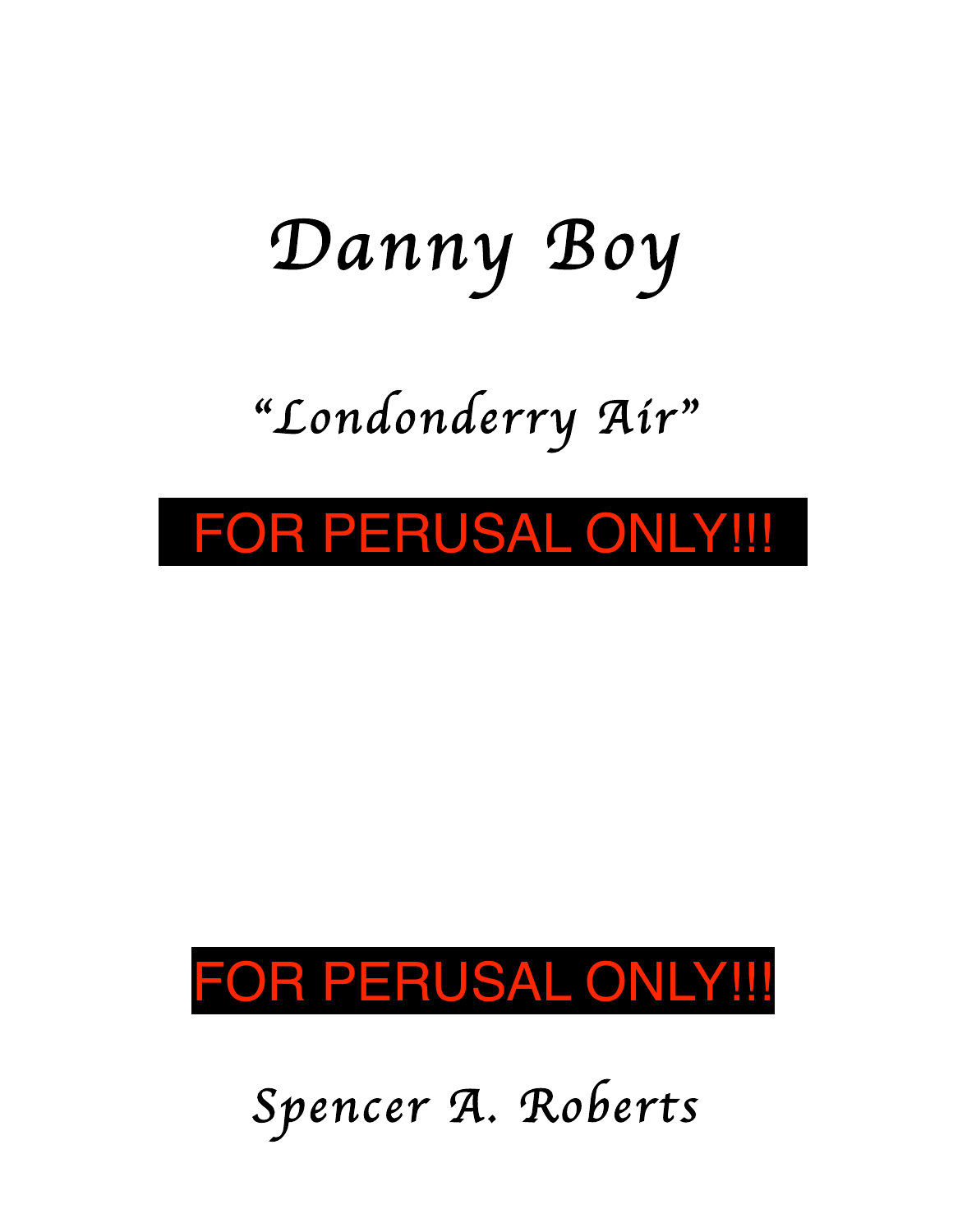## **Instrumentation**



- 2 Flutes
- 2 Oboes
- 2 Bassoons
- 3 Clarinets in Bh
- 1 Bass Clarinet in Bb
- 2 Alto Saxophones
- 1 Tenor Saxophone
- 1 Baritone Saxophone
- 4 Trumpets in Bb
- 4 Horns in F
- 3 Trombones
- 1 Bass Trombone
- 1 Euphonium
- 1 Tuba
- Timpani Percussion:
	- Suspended Cymbal Crash Cymbal
- Bass Drum

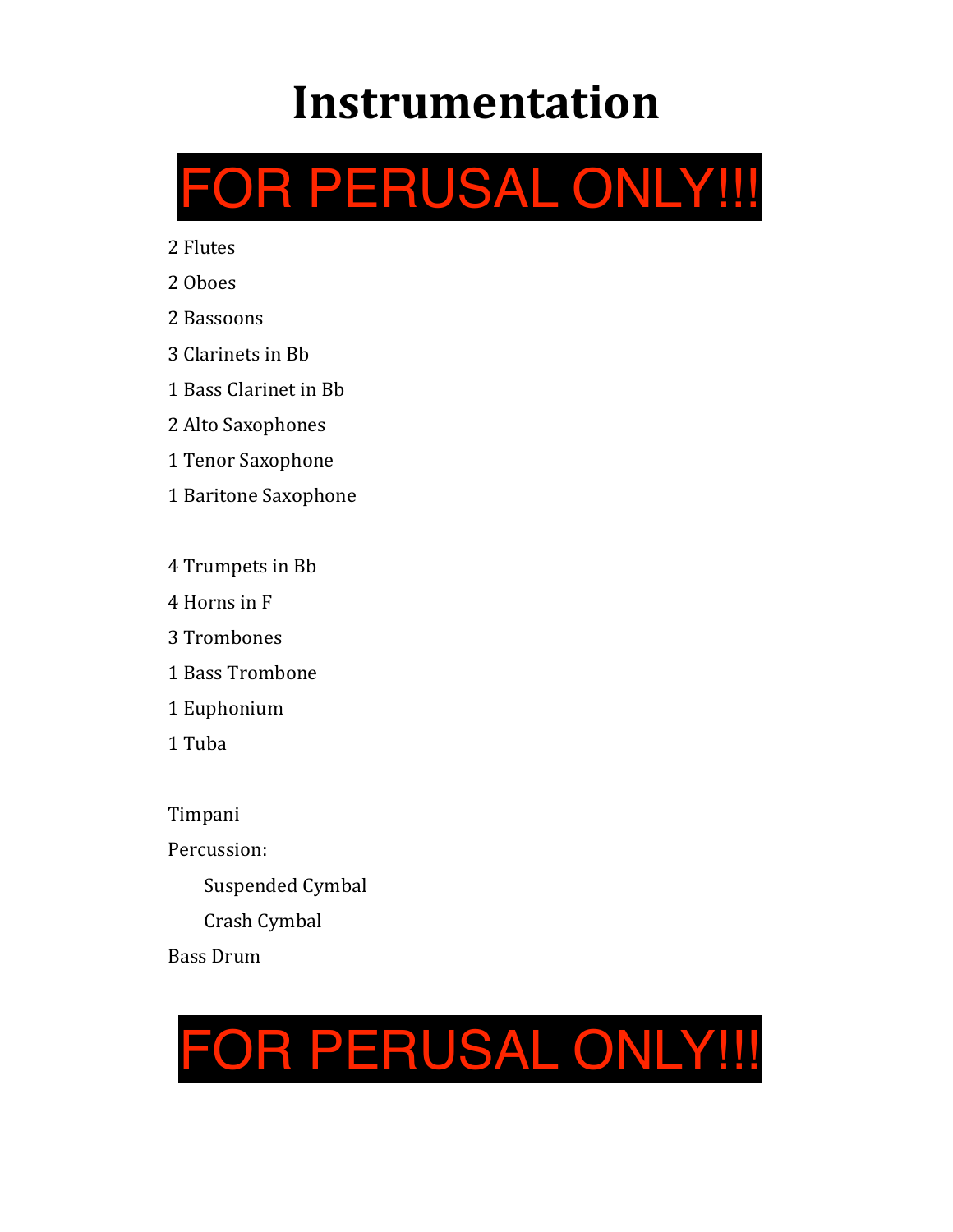### Danny Boy Traditional

*Arr. Spencer A. Roberts* "Londonderry Air"



Copyright © 2017 Spencer A. Roberts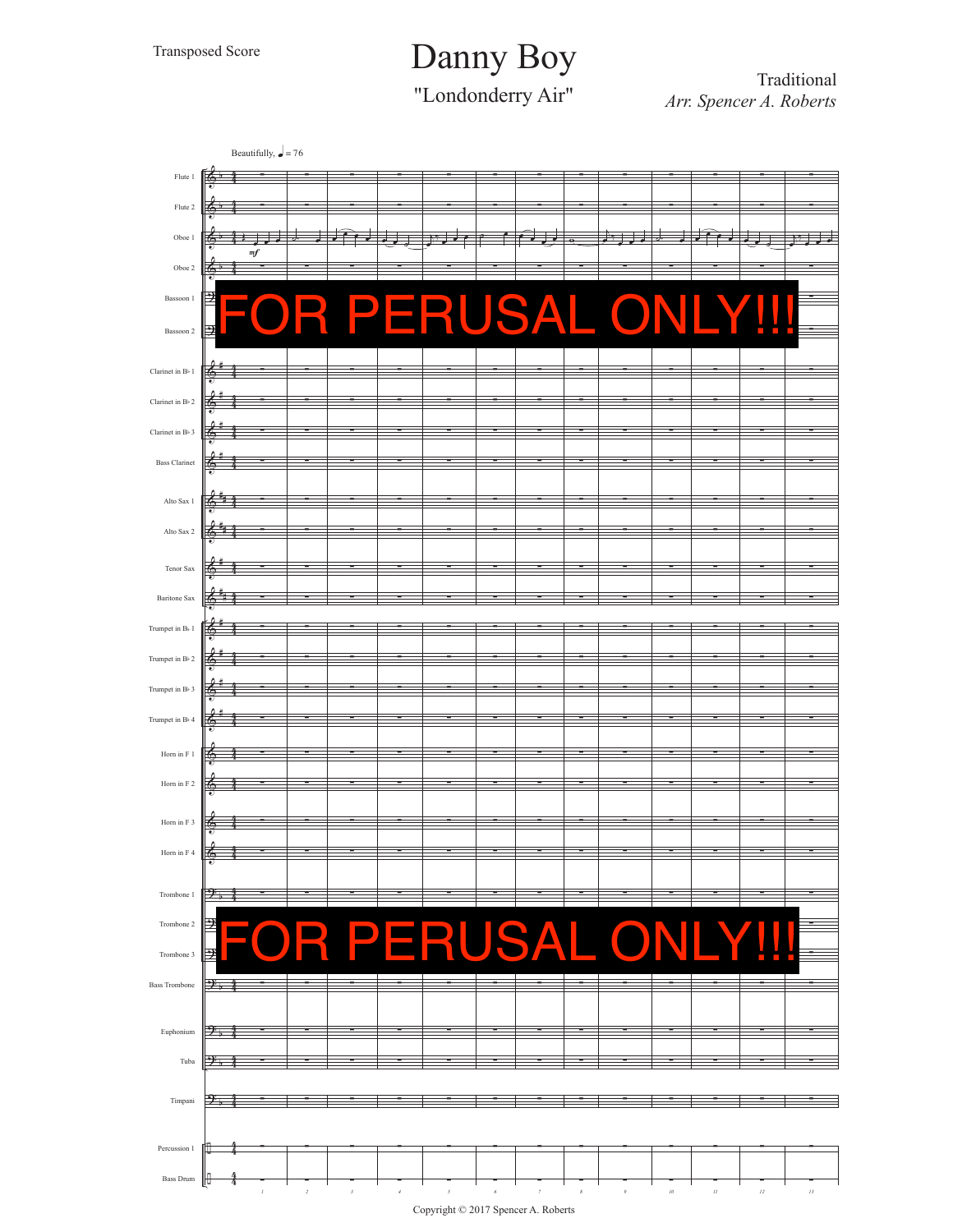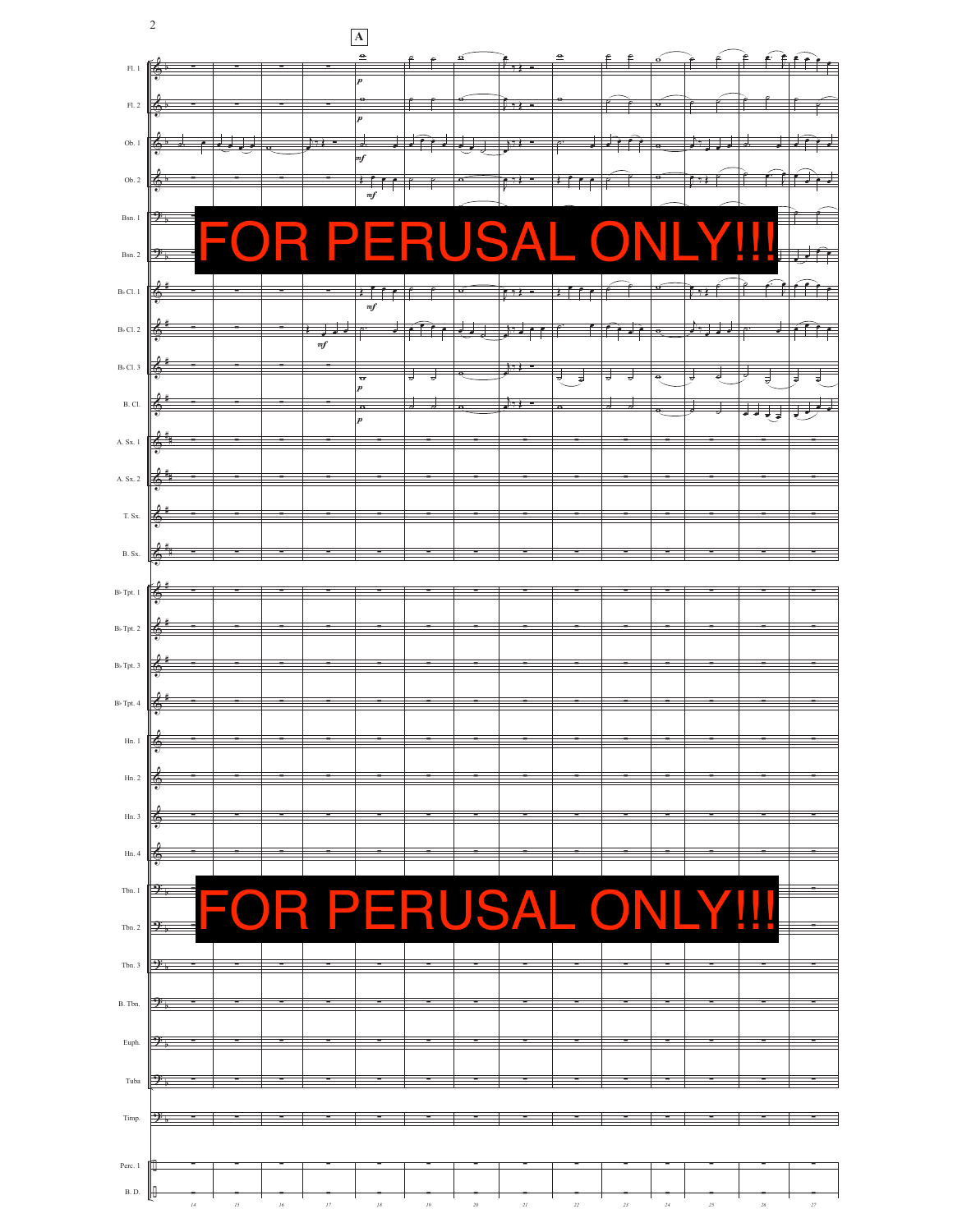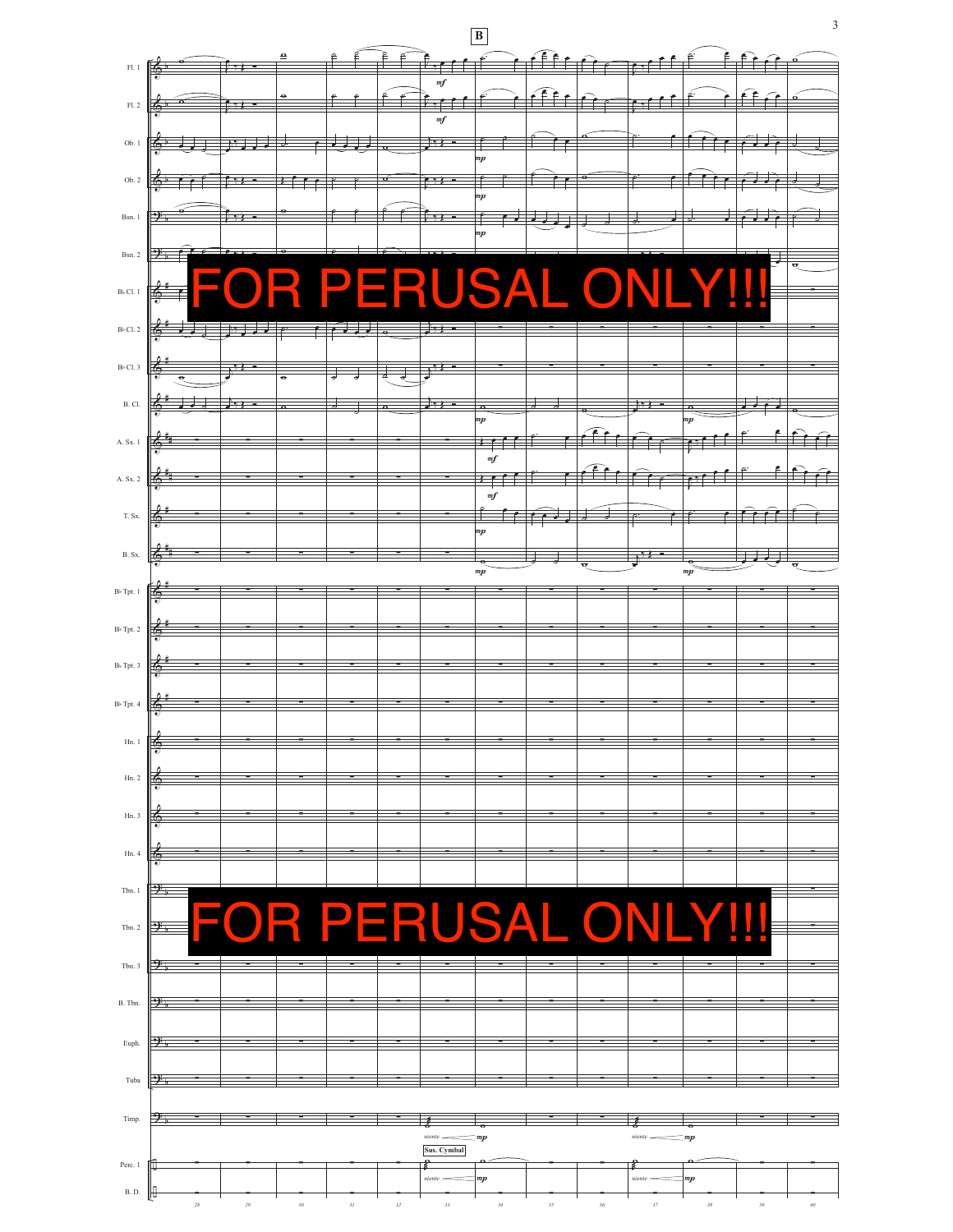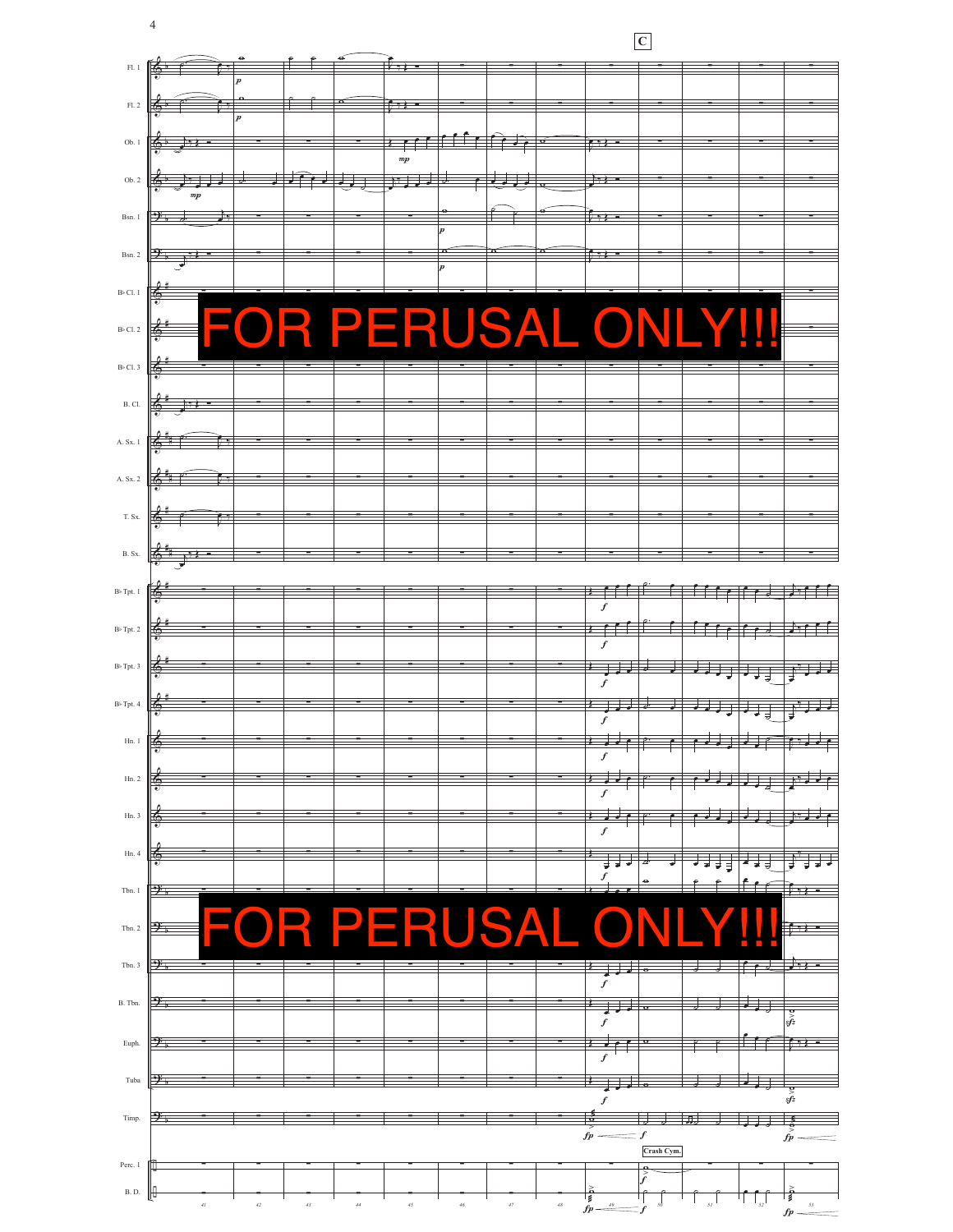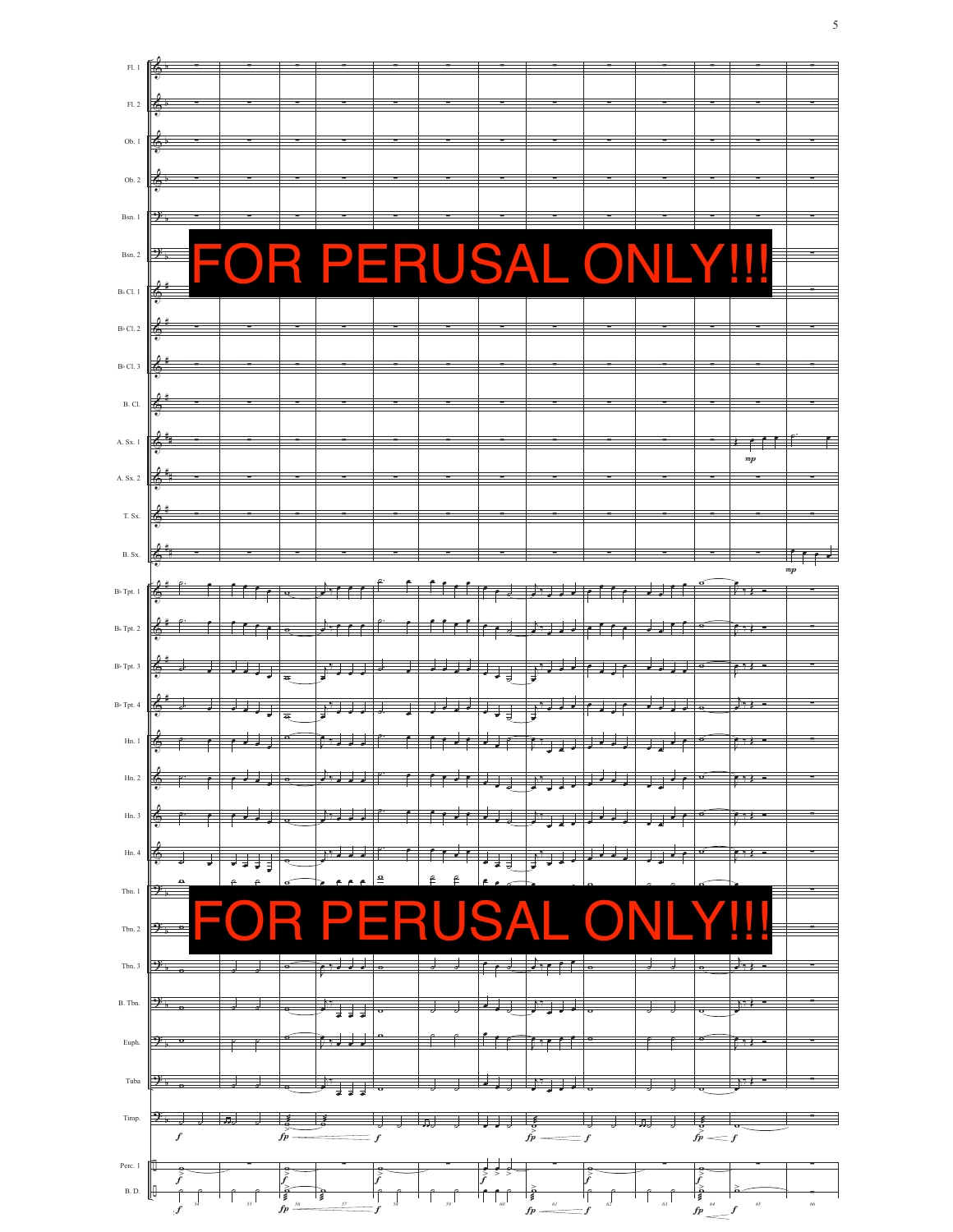